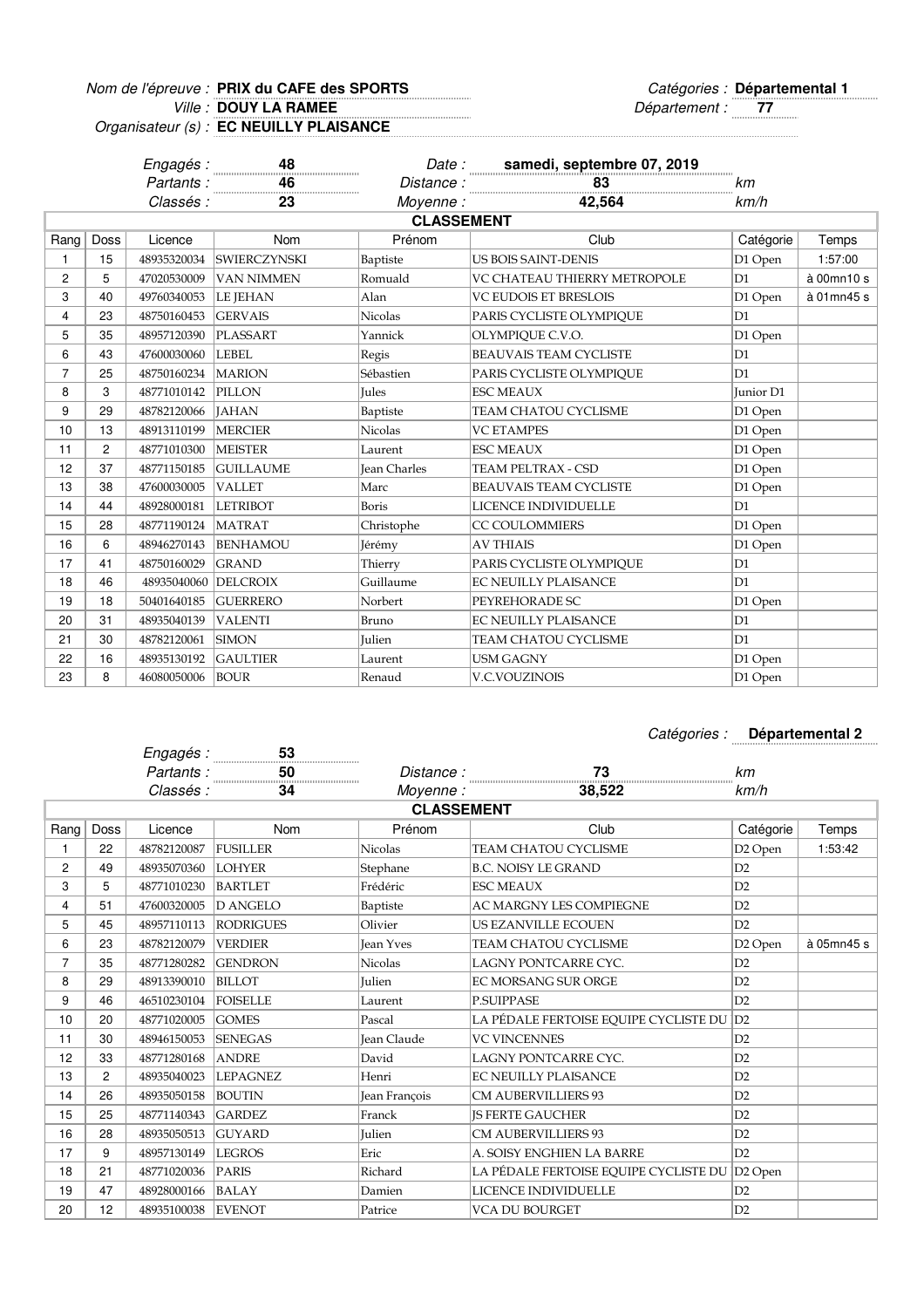| 21 | 53             | 48771130163 | <b>HANOL</b>     | <b>Jerome</b>  | <b>VC FONTAINEBLEAU AVON</b> | D2                  |
|----|----------------|-------------|------------------|----------------|------------------------------|---------------------|
| 22 | 10             | 48957130261 | <b>LORSOLD</b>   | <b>YANNICK</b> | A. SOISY ENGHIEN LA BARRE    | D2                  |
| 23 | 31             | 48935130321 | <b>BENICHON</b>  | Gilles         | <b>USM GAGNY</b>             | D2                  |
| 24 | 32             | 48935130093 | <b>THOUMELIN</b> | Mickaël        | <b>USM GAGNY</b>             | D2                  |
| 25 | 6              | 48771010377 | <b>DAMAGNEZ</b>  | Xavier         | <b>ESC MEAUX</b>             | D2                  |
| 26 | 38             | 44180030084 | <b>MARCHET</b>   | Yann           | <b>VC LIGNIEROIS</b>         | D <sub>2</sub> Open |
| 27 | 3              | 48924070045 | <b>BAGLIN</b>    | Sylvain        | <b>VC GARENNOIS</b>          | D2                  |
| 28 | 42             | 48771080013 | <b>DELEURME</b>  | Sébastien      | <b>AS CHELLES</b>            | D2                  |
| 29 | 52             | 48957120142 | <b>DERRIEN</b>   | Yan            | OLYMPIOUE CVO                | D2                  |
| 30 | 19             | 48913070056 | <b>GUILLEMIN</b> | Thierry        | EC MONTGERON VIGNEUX         | D2                  |
| 31 | 39             | 46510070022 | <b>HERBLOT</b>   | Matthieu       | VELO CLUB EPERNAY CHAMPAGNE  | D <sub>2</sub> Open |
| 32 | $\overline{7}$ | 48771010451 | REZNIK           | David          | <b>ESC MEAUX</b>             | D <sub>2</sub>      |
| 33 | 41             | 48946270099 | <b>MARTIN</b>    | Dorian         | <b>AV THIAIS</b>             | D <sub>2</sub> Open |
| 34 | 40             | 48750160531 | <b>MARY</b>      | Vincent        | PARIS CYCLISTE OLYMPIOUE     | D2                  |
|    |                |             |                  |                |                              |                     |

## Catégories : **Départemental 3**

|                |                         | Engagés :          | 51<br>.           |                    | . <i>. .</i>                     |                |            |  |
|----------------|-------------------------|--------------------|-------------------|--------------------|----------------------------------|----------------|------------|--|
|                |                         | Partants:          | 48                | Distance:          | 63                               | km             |            |  |
|                |                         | Classés :          | 38                | Moyenne:           | 38,182                           | km/h           |            |  |
|                | <b>CLASSEMENT</b>       |                    |                   |                    |                                  |                |            |  |
| Rang           | Doss                    | Licence            | Nom               | Prénom             | Club                             | Catégorie      | Temps      |  |
| 1              | 44                      | 48957290047        | LE FOLL           | Didier             | <b>EC OSNY PONTOISE</b>          | D <sub>3</sub> | 1:39:00    |  |
| $\overline{c}$ | 47                      | 48935340001        | <b>ARBEY</b>      | Eric               | CYCLING 4 FUN                    | D <sub>3</sub> | à 01mn00 s |  |
| 3              | 34                      | 48771010145        | <b>STUMPF</b>     | Franck             | <b>ESC MEAUX</b>                 | D <sub>3</sub> |            |  |
| $\overline{4}$ | 50                      | 46510050007        | <b>ODILE</b>      | Patrick            | TEAM ASSOCIATION CYCLISME REMOIS | D3             |            |  |
| 5              | 51                      | 48935040070        | <b>LEFUR</b>      | Claude             | EC NEUILLY PLAISANCE             | D3             |            |  |
| 6              | 37                      | 48935040087        | <b>THEURET</b>    | Marc               | EC NEUILLY PLAISANCE             | D <sub>3</sub> |            |  |
| $\overline{7}$ | 6                       | 48935230007        | <b>LEGENTIL</b>   | Serge              | <b>EC NOISEENNE</b>              | D <sub>3</sub> |            |  |
| 8              | 16                      | 48957110014        | <b>BENNOIN</b>    | Luc                | US EZANVILLE ECOUEN              | D <sub>3</sub> |            |  |
| 9              | 40                      | 48935190034        | VASQUEZ           | Angel              | <b>SE PAVILLONNAIS</b>           | D3             |            |  |
| 10             | 39                      | 48935190019        | <b>BARON</b>      | Pascal             | <b>SE PAVILLONNAIS</b>           | D3             |            |  |
| 11             | $\overline{\mathbf{4}}$ | 48935040121        | <b>NOLIUS</b>     | Bernard            | EC NEUILLY PLAISANCE             | D <sub>3</sub> |            |  |
| 12             | 43                      | 47020720009        | LESAGE            | Olivier            | REVO RACE CLUB BIKE              | D <sub>3</sub> |            |  |
| 13             | 27                      | 48771190117        | <b>HERNANDEZ</b>  | Leonides           | <b>CC COULOMMIERS</b>            | D <sub>3</sub> |            |  |
| 14             | 23                      | 48935140059        | <b>CROUZILLES</b> | Alain              | <b>ACCTB SEVRAN</b>              | D <sub>3</sub> |            |  |
| 15             | 36                      | 48913070131        | <b>MULLOIS</b>    | Claude             | EC MONTGERON VIGNEUX             | D3             |            |  |
| 16             | 14                      | 48957140081        | PIRIOU            | Bruno              | PARISIS A.C. 95                  | D3             |            |  |
| 17             | 41                      | <sup>CI</sup>      | <b>HUBERT</b>     | Stephane           | CARTE JOURNEE                    | D3             |            |  |
| 18             | 18                      | 48946270155        | DAVIDOU           | <b>Jean Pierre</b> | <b>AV THIAIS</b>                 | D <sub>3</sub> |            |  |
| 19             | 29                      | 48771490048        | <b>GRANIER</b>    | Luc                | <b>SC GRETZ TOURNAN</b>          | D <sub>3</sub> |            |  |
| 20             | 15                      | 48957120145        | <b>TROMMELEN</b>  | Nicolas            | OLYMPIQUE C.V.O.                 | D <sub>3</sub> |            |  |
| 21             | 48                      | 48935350072        | <b>BIODORE</b>    | Luc                | <b>BLANC MESNIL SC CARAIBES</b>  | D <sub>3</sub> |            |  |
| 22             | 12                      | 48771080009        | OILLIC            | Erwan              | <b>AS CHELLES</b>                | D <sub>3</sub> |            |  |
| 23             | 8                       | 48935130235        | <b>DANNEVILLE</b> | Olivier            | USM GAGNY                        | D3             |            |  |
| 24             | 21                      | 48924150218        | <b>GOFFIN</b>     | Serge              | COURBEVOIE SPORTS CYCLISME       | D <sub>3</sub> |            |  |
| 25             | 24                      | 52492890048        | <b>HAMELIN</b>    | LOIC               | POLE CYCLISME SAUMUROIS          | D <sub>3</sub> |            |  |
| 26             | 46                      | 48771520020        | <b>CAMBRAYE</b>   | Michel             | TEAM CYCLISTE BUSSY              | D <sub>3</sub> |            |  |
| 27             | 19                      | 48946270104        | MORATILLE         | Fabrice            | AV THIAIS                        | D3             |            |  |
| 28             | 3                       | 48935040011        | <b>MARIE</b>      | Jean Michel        | EC NEUILLY PLAISANCE             | D <sub>3</sub> |            |  |
| 29             | 5                       | 48935230006        | <b>DEWILDE</b>    | Philippe           | <b>EC NOISEENNE</b>              | D3             |            |  |
| 30             | 20                      | 48935320030        | <b>MOLLET</b>     | Eric               | US BOIS SAINT-DENIS              | D3             |            |  |
| 31             | 38                      | 48935040147 HUET   |                   | Philippe           | <b>EC NEUILLY PLAISANCE</b>      | D <sub>3</sub> |            |  |
| 32             | 26                      | 48946040306 HIPPON |                   | Charlie            | US CRETEIL                       | D <sub>3</sub> |            |  |
| 33             | 25                      | 48771280134        | BOUYER            | Jacques            | LAGNY PONTCARRE CYC.             | D3             |            |  |
| 34             | 17                      | 48946270253        | ARLAUD            | Philippe           | AV THIAIS                        | D <sub>3</sub> |            |  |
| 35             | 9                       | 48935130073        | <b>LEJEUNE</b>    | Alain              | USM GAGNY                        | D3             |            |  |
| 36             | 49                      | 4891346002         | <b>FLORIE</b>     | Bruno              | AIRPORT AOC WISSOUS              | D3             |            |  |
| 37             | 1                       | 48935040057        | <b>BONAFE</b>     | Nicolas            | EC NEUILLY PLAISANCE             | D3             |            |  |
| 38             | 42                      | 48771010459        | <b>BOURDIN</b>    | Frederic           | ESC MEAUX                        | D <sub>3</sub> |            |  |